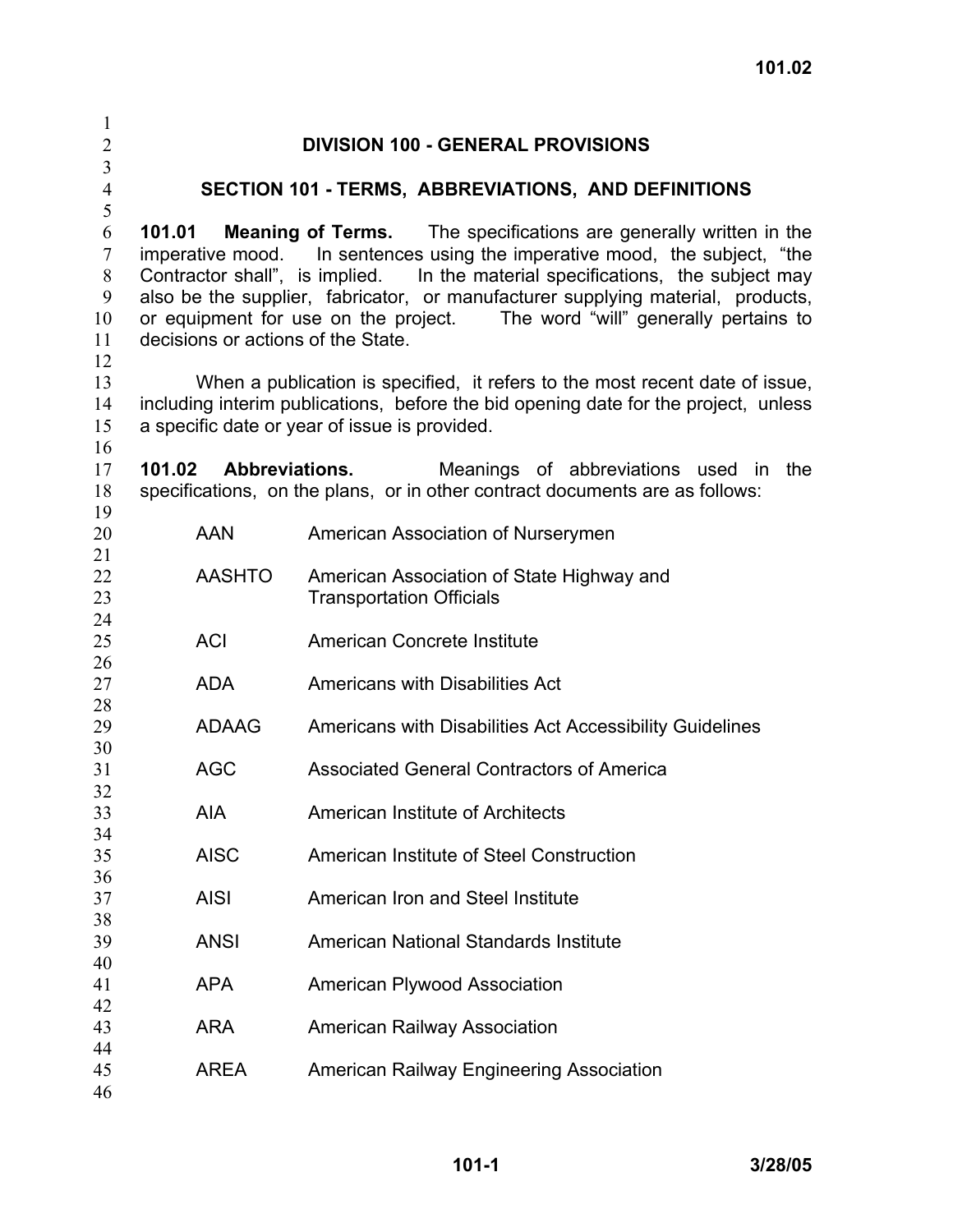## **101.02**

| 47 | <b>ASA</b>   | <b>American Standards Association</b>                    |
|----|--------------|----------------------------------------------------------|
| 48 |              |                                                          |
| 49 | <b>ASCE</b>  | <b>American Society of Civil Engineers</b>               |
| 50 |              |                                                          |
| 51 | <b>ASLA</b>  | American Society of Landscape Architects                 |
| 52 |              |                                                          |
| 53 | <b>ASTM</b>  | American Society for Testing and Materials               |
| 54 |              |                                                          |
| 55 | <b>AWG</b>   | <b>American Wire Gauge</b>                               |
| 56 |              |                                                          |
| 57 |              | <b>AWPAAmerican Wood Preserver's Association</b>         |
| 58 |              |                                                          |
| 59 | <b>AWS</b>   | <b>American Welding Society</b>                          |
| 60 |              |                                                          |
| 61 | <b>AWWA</b>  | <b>American Water Works Association</b>                  |
| 62 |              |                                                          |
| 63 | <b>BMP</b>   | <b>Best Management Practice</b>                          |
| 64 |              |                                                          |
| 65 | CCO          | <b>Contract Change Order</b>                             |
| 66 |              |                                                          |
| 67 | <b>CFR</b>   | <b>Code of Federal Regulations</b>                       |
| 68 |              |                                                          |
| 69 | <b>CRSI</b>  | <b>Concrete Reinforcing Steel Institute</b>              |
| 70 |              |                                                          |
| 71 | <b>DCAB</b>  | Disability and Communication Access Board, Department of |
| 72 |              | Health, State of Hawaii                                  |
| 73 |              |                                                          |
| 74 | <b>DOTAX</b> | Department of Taxation, State of Hawaii                  |
| 75 |              |                                                          |
| 76 | <b>EPA</b>   | U.S. Environmental Protection Agency                     |
| 77 |              |                                                          |
| 78 |              | FHWAFederal Highway Administration,                      |
| 79 |              | U.S. Department of Transportation                        |
| 80 |              |                                                          |
| 81 | <b>FSS</b>   | Federal Specifications and Standards,                    |
| 82 |              | General Services Administration, U.S.<br>Department of   |
| 83 |              | Defense                                                  |
| 84 |              |                                                          |
| 85 | <b>HAR</b>   | Hawaii Administrative Rules                              |
| 86 |              |                                                          |
| 87 | <b>HDOT</b>  | Department of Transportation, State of Hawaii            |
| 88 |              |                                                          |
| 89 | <b>HIOSH</b> | Occupational Safety and Health, Department of Labor and  |
| 90 |              | Industrial Relations, State of Hawaii                    |
| 91 |              |                                                          |
| 92 | <b>HMA</b>   | Hot Mix Asphalt                                          |
| 93 |              |                                                          |
| 94 | <b>HRS</b>   | <b>Hawaii Revised Statutes</b>                           |
|    |              |                                                          |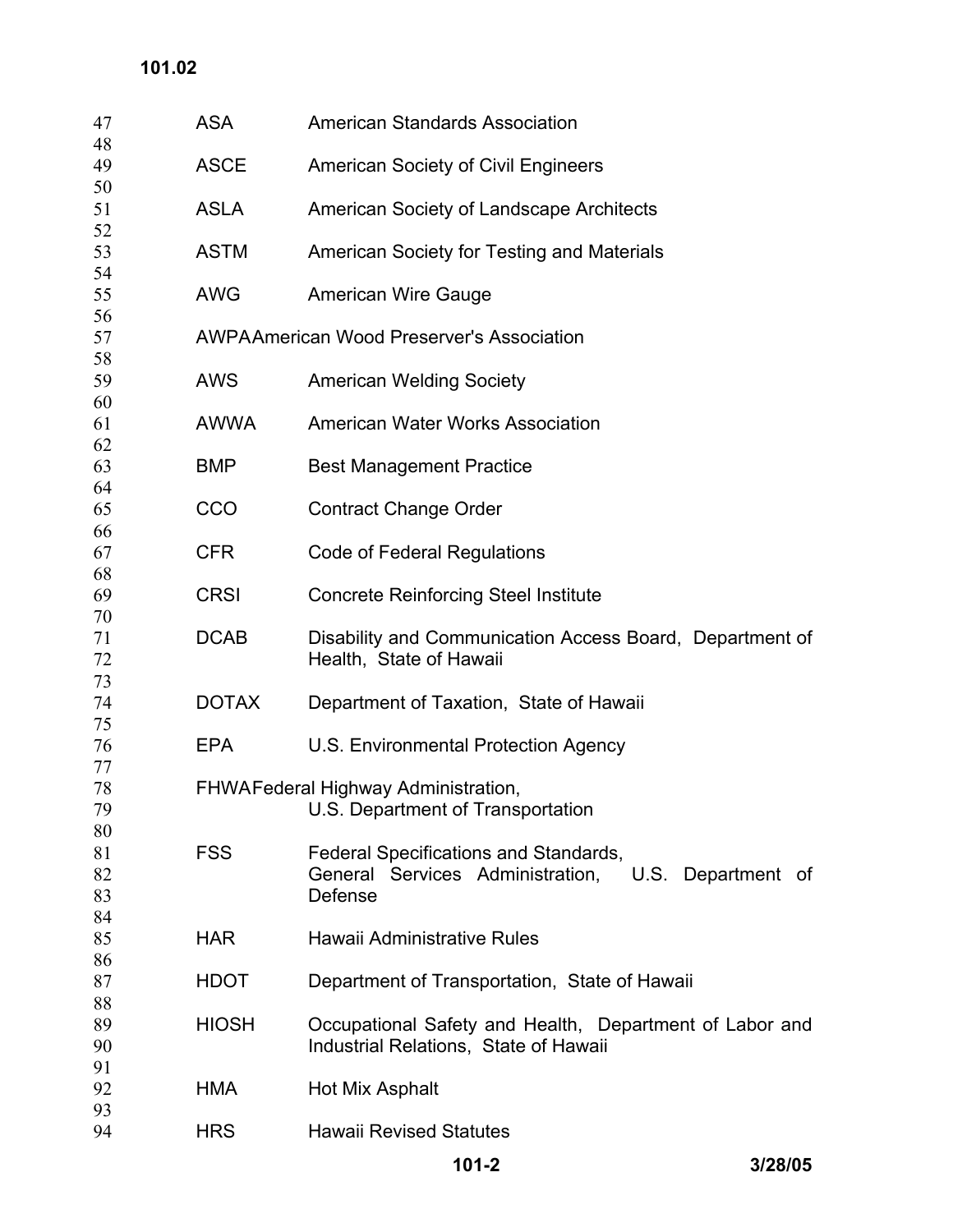| <b>ICEA</b> | Insulated Cable Engineers Association (formerly IPCEA)                                                                                                                                       |
|-------------|----------------------------------------------------------------------------------------------------------------------------------------------------------------------------------------------|
| <b>IMSA</b> | <b>International Municipal Signal Association</b>                                                                                                                                            |
|             |                                                                                                                                                                                              |
| <b>IRS</b>  | <b>Internal Revenue Service</b>                                                                                                                                                              |
|             |                                                                                                                                                                                              |
|             | Institute of Transportation Engineers                                                                                                                                                        |
|             |                                                                                                                                                                                              |
|             | Manual on Uniform Traffic Control Devices for Streets and                                                                                                                                    |
|             | Highways, FHWA, U.S. Department of Transportation                                                                                                                                            |
|             |                                                                                                                                                                                              |
|             | National Cooperative Highway Research Program                                                                                                                                                |
|             |                                                                                                                                                                                              |
|             | <b>National Electric Code</b>                                                                                                                                                                |
|             |                                                                                                                                                                                              |
|             | <b>National Electrical Manufacturers Association</b>                                                                                                                                         |
|             |                                                                                                                                                                                              |
|             | <b>National Forest Products Association</b>                                                                                                                                                  |
|             |                                                                                                                                                                                              |
|             | National Pollutant Discharge Elimination System                                                                                                                                              |
|             |                                                                                                                                                                                              |
|             | Occupational Safety and Health Administration/Act,                                                                                                                                           |
|             | U.S. Department of Labor                                                                                                                                                                     |
|             |                                                                                                                                                                                              |
|             | Society of Automotive Engineers                                                                                                                                                              |
|             |                                                                                                                                                                                              |
|             | <b>International Systems of Units</b>                                                                                                                                                        |
|             |                                                                                                                                                                                              |
|             | <b>Uniform Federal Accessibility Standards</b>                                                                                                                                               |
|             |                                                                                                                                                                                              |
|             | <b>Underwriter's Laboratory</b>                                                                                                                                                              |
|             |                                                                                                                                                                                              |
|             | <b>U.S. Geological Survey</b>                                                                                                                                                                |
|             |                                                                                                                                                                                              |
|             | <b>Value Engineering Cost Proposal</b>                                                                                                                                                       |
|             | <b>ITE</b><br><b>MUTCD</b><br><b>NCHRP</b><br><b>NEC</b><br><b>NEMA</b><br><b>NFPA</b><br><b>NPDES</b><br><b>OSHA</b><br><b>SAE</b><br>SI<br><b>UFAS</b><br>UL<br><b>USGS</b><br><b>VECP</b> |

 **101.03 Definitions.** Whenever the following words, terms, or pronouns are used in the contract documents, unless otherwise prescribed therein and without regards to the use or omission of uppercase letters, the intent and meaning shall be interpreted as follows:

 **Addendum (plural - Addenda) -** A written or graphic document, including drawings and specifications, issued by the Director during the bidding period. This document modifies or interprets the bidding documents by additions, deletions, clarifications or corrections.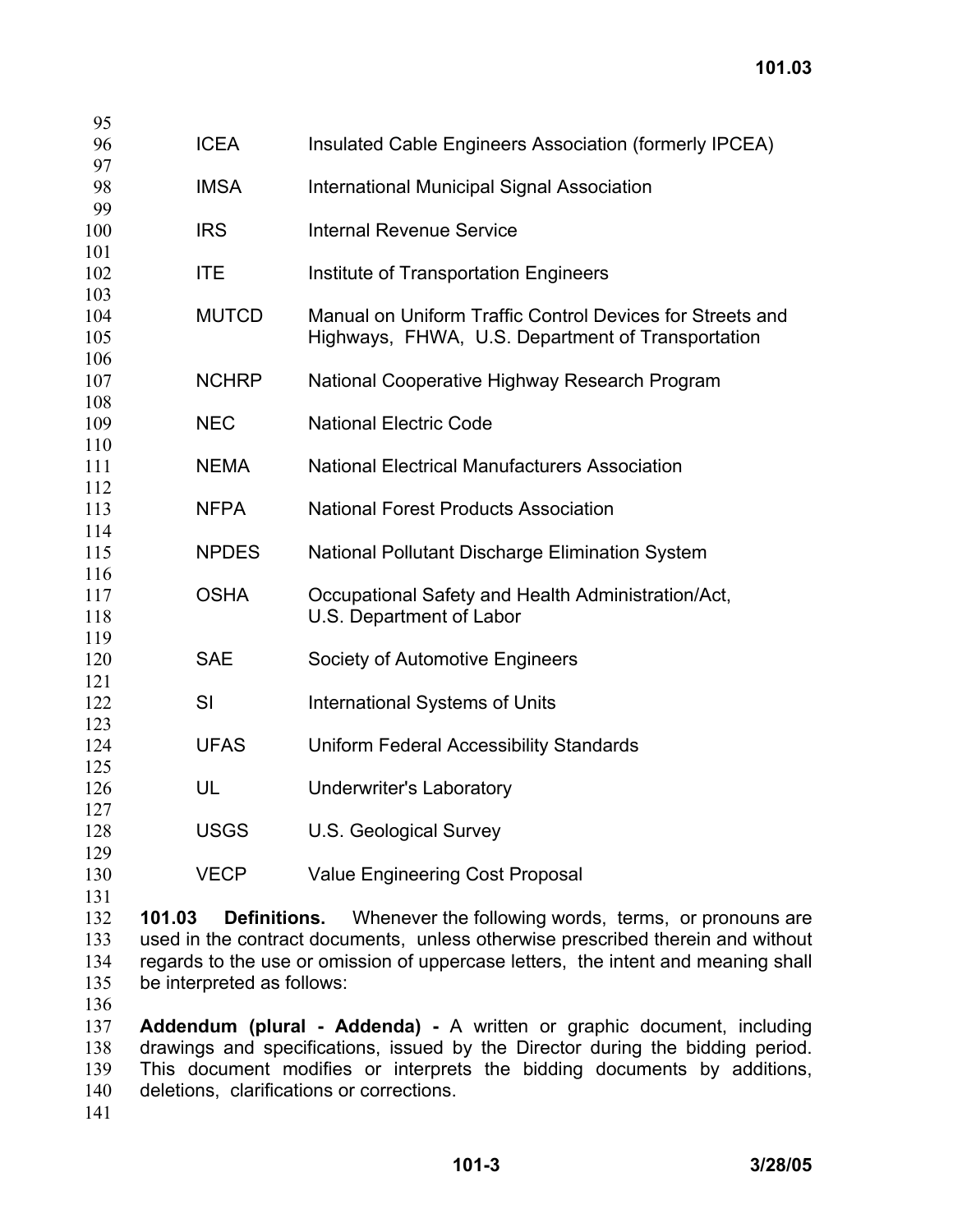**Addition** (to the contract sum) **-** Amount added to the contract sum by change order. 142 143

144

145 146 **Advertisement -** A public announcement inviting bids for work to be performed or materials to be furnished.

147

148 149 150 **Amendment -** A written document issued to amend the existing contract between the State and Contractor and properly executed by the Contractor and Director.

151

152 153 **Award -** Written notification to the bidder that the bidder has been awarded a contract.

154

155 156 157 **Bad Weather Day (or Unworkable Day) -** A day when weather or other conditions prevent a minimum of four hours of work with the Contractor's normal work force on controlling items of work at the site.

- 158
- 159 **Bag -** 94 pounds of cement.
- 160
- 161 162 **Barrel -** 376 pounds of cement.

163 164 165 **Base Course -** The layer or layers of specified material or selected material of a designed thickness placed on a subbase or subgrade to support a surface course.

166

167 168 169 **Basement Material -** The material in excavation or embankments underlying the lowest layer of subbase, base, pavement, surfacing or other specified layer.

- 170 **Bid -** See Proposal.
- 171

172 173 174 **Bidder -** An individual, partnership, corporation, joint venture or other legal entity submitting, directly or through a duly authorized representative or agent, a proposal for the work or construction contemplated.

175

176 177 178 **Bidding Documents (or Solicitation Documents) -** The published solicitation notice, bid requirements, bid forms and the proposed contract documents including all addenda and clarifications issued prior to receipt of the bid.

179

180 181 182 183 **Bid Security -** The security furnished by the bidder from which the State may recover its damages in the event the bidder breaches its promise to enter into a contract with the State, or fails to execute the required bonds covering the work contemplated, if its proposal is accepted.

184

185 186 **Blue Book -** "Rental Rate Blue Book for Construction Equipment" published by Equipment Watch, A Premedia Business Directories and Book Group.

187

188 **Calendar Day -** See Day.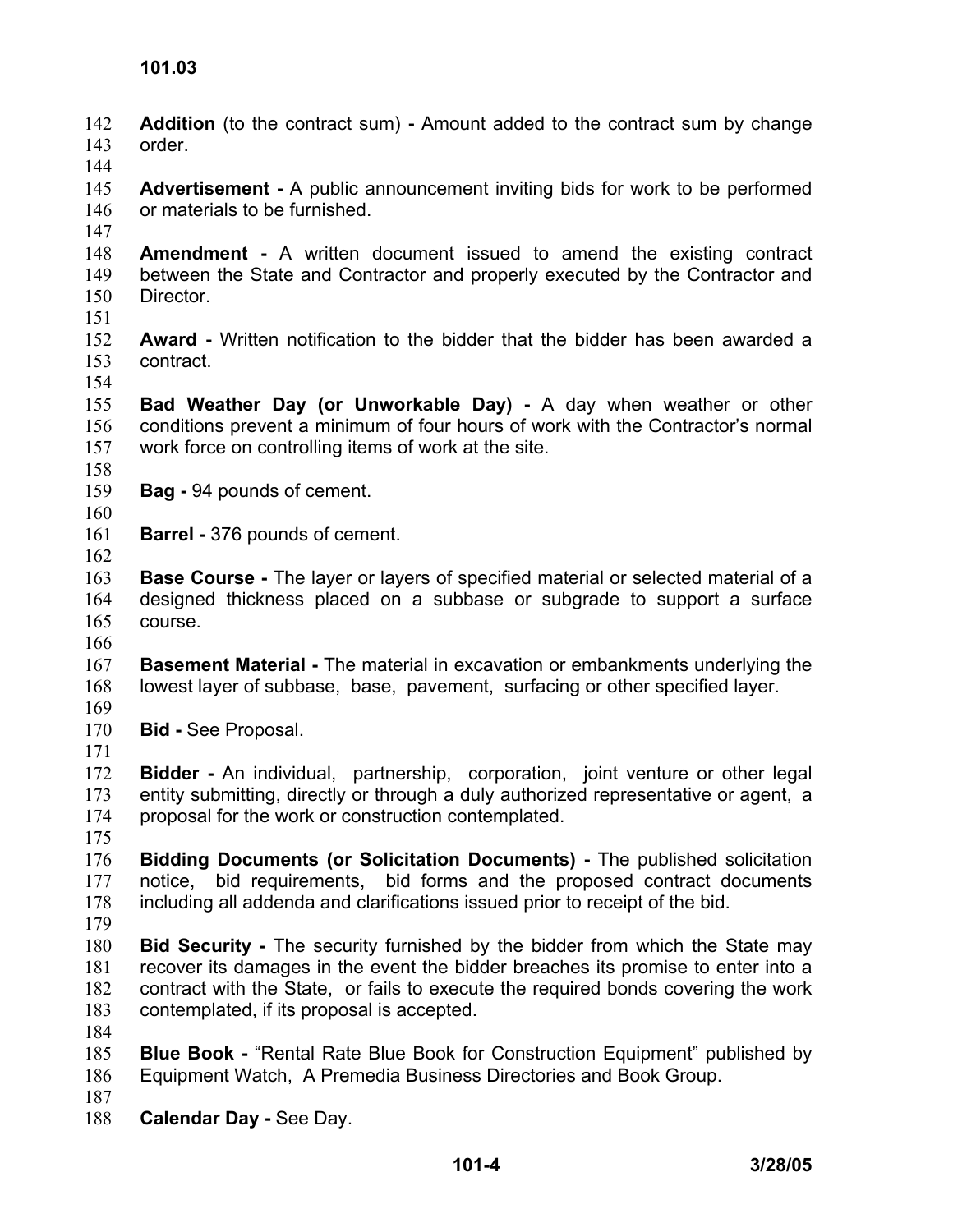189

190 191 192 193 194 195 196 197 198 **Change Order (or Contract Change Order) -** A written order signed by the Engineer issued with or without the consent of the Contractor directing changes in the work, contract time or contract price. The purposes of a change order include, but are not limited to (i) establishing a price or time adjustment for changes in the work; (ii) establishing full payment for direct, indirect, and consequential costs, including costs of delay; (iii) establishing price adjustment or time adjustment for work covered and affected by one or more field orders; or (iv) settling Contractor's claims for direct, indirect, and consequential costs, or for additional contract time, in whole or in part.

- 199
- 200 201 **Completion -** See Substantial Completion and Final Completion.
- 202 203 **Completion Date -** The date specified by the contract for the completion of all work on the project or of a designated portion of the project.
- 204

205 206 **Comptroller -** the Comptroller of the State of Hawaii, Department of Accounting and General Services.

207

208 209 210 211 212 **Contract -** The written agreement between the Contractor and the State, by which the Contractor shall provide all labor, equipment, and materials and perform the specified work within the contract time stipulated, and by which the State of Hawaii is obligated to compensate the Contractor at the prices set forth in the contract documents.

213

214 215 **Contract Completion Date -** The calendar day on which all work on the project, required by the contract, must be completed. See CONTRACT TIME.

216

217 218 219 220 221 222 223 **Contract Documents -** The contract, solicitation, addenda, notice to bidders, Contractor's bid proposal (including wage schedule, list of subcontractors and other documentations accompanying the bid), notice to proceed, bonds, general provisions, special provisions, specifications, drawings, all modifications, all written amendments, change orders, field orders, orders for minor changes in the work, the Engineer's written interpretations and clarifications issued on or after the effective date of the contract.

224

225 226 **Contract Item (Pay Item) -** A specific unit of work for which there is a price in the contract.

227

228 229 **Contract Modification (Modification) -** A change order that is mutually agreed to and signed by the parties to the contract.

230

231 232 233 **Contract Price -** The amount designated on the face of the contract for the performance of work.

234 235 **Contract Time (or Contract Duration) -** The number of calendar or working days provided for completion of the contract, inclusive of authorized time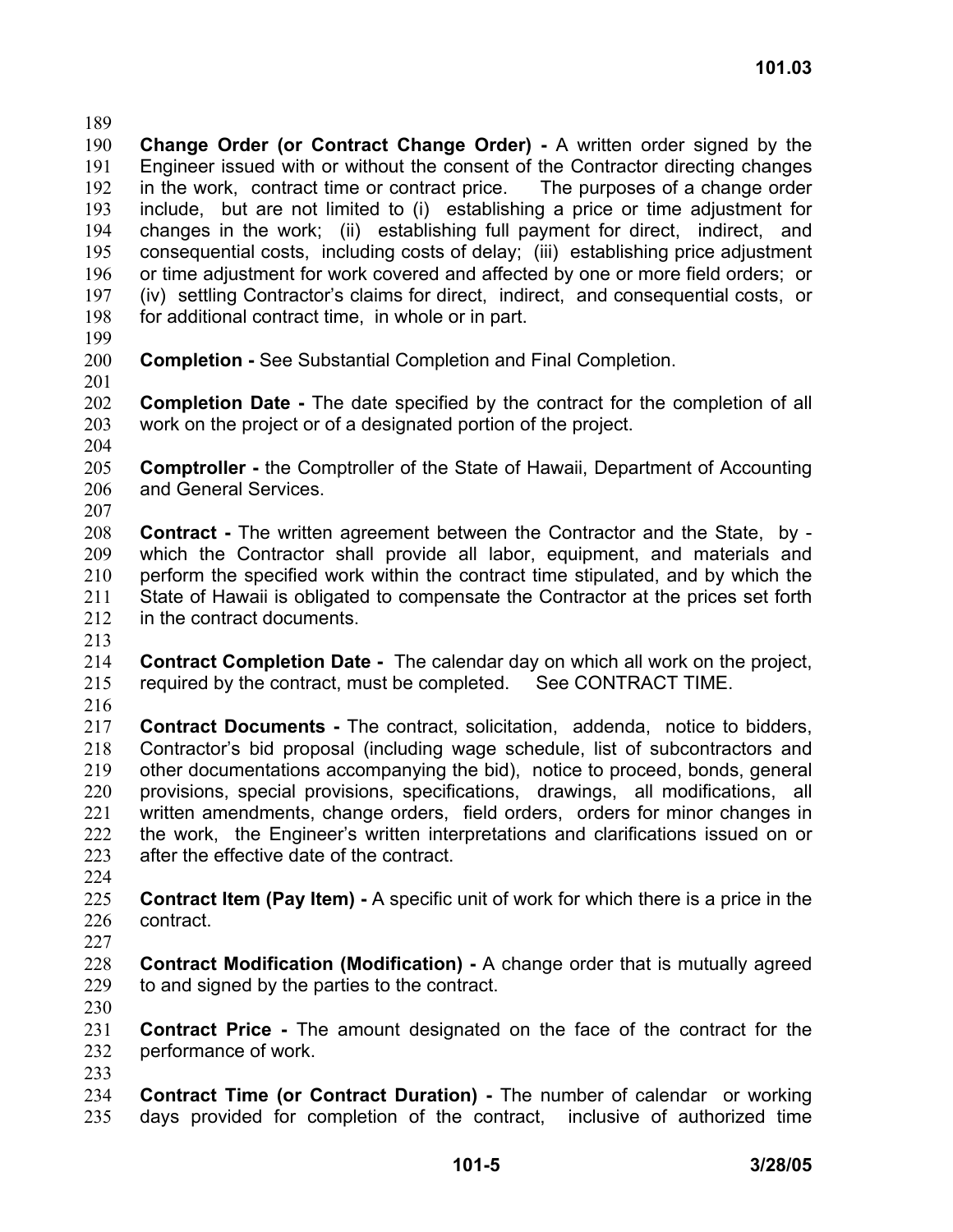extensions. The number of days shall commence on the effective date in the notice to proceed. If in lieu of providing a number of calendar or working days, the contract requires completion by a certain date, the work shall be completed by that date. 236 237 238 239

- 240
- 241 **Contracting Officer -** See Engineer.

242 243 244 245 **Contractor -** Any individual, partnership, firm, corporation, joint venture, or other legal entity undertaking the execution of the work under the terms of the contract with the State.

246

249

- 247 248 **Critical Path -** Longest logical sequence of activities that must be completed on schedule for the entire project to be completed on schedule.
- 250 251 252 **Day -** Any day shown on the calendar, beginning at midnight and ending at midnight the following day. If no designation of calendar or working day is made, "day" shall mean calendar day.
- 253
- 254 255 **Department -** The Department of Transportation of the State of Hawaii (abbreviated HDOT).
- 256
- 257 258 **Director** - The Director of the HDOT acting directly or through duly authorized representatives.
- 259

260 261 262 **Drawings -** The contract drawings in graphic or pictorial form including the notes, tables and other notations thereon indicating the design, location, character, dimensions, and details of the work.

263

269

- 264 265 266 **Engineer -** The Highway Administrator, Highways Division, HDOT, or the authorized person delegated to act on the Administrator's behalf.
- 267 268 **Equipment -** All machinery, tools, and apparatus needed to complete the contract.
- 270 271 272 273 274 275 **Field Order -** A written order issued by the Engineer or the Engineer's authorized representative to the Contractor requiring a change or changes to the contract work. A field order may (1) establish a price adjustment or time adjustment; or (2) may declare that no adjustment will be made to contract price or contract time; or (3) may request the Contractor to submit a proposal for an adjustment to the contract price or contract time.
- 276

277 278 279 **Final Completion -** The date set by the Director that all work required by the contract has been completed in full compliance with the contract documents.

280 281 282 **Float -** The amount of time between when an activity can start and when an activity must start, i.e., the time available to complete non-critical activities required for the performance of the work without affecting the critical path.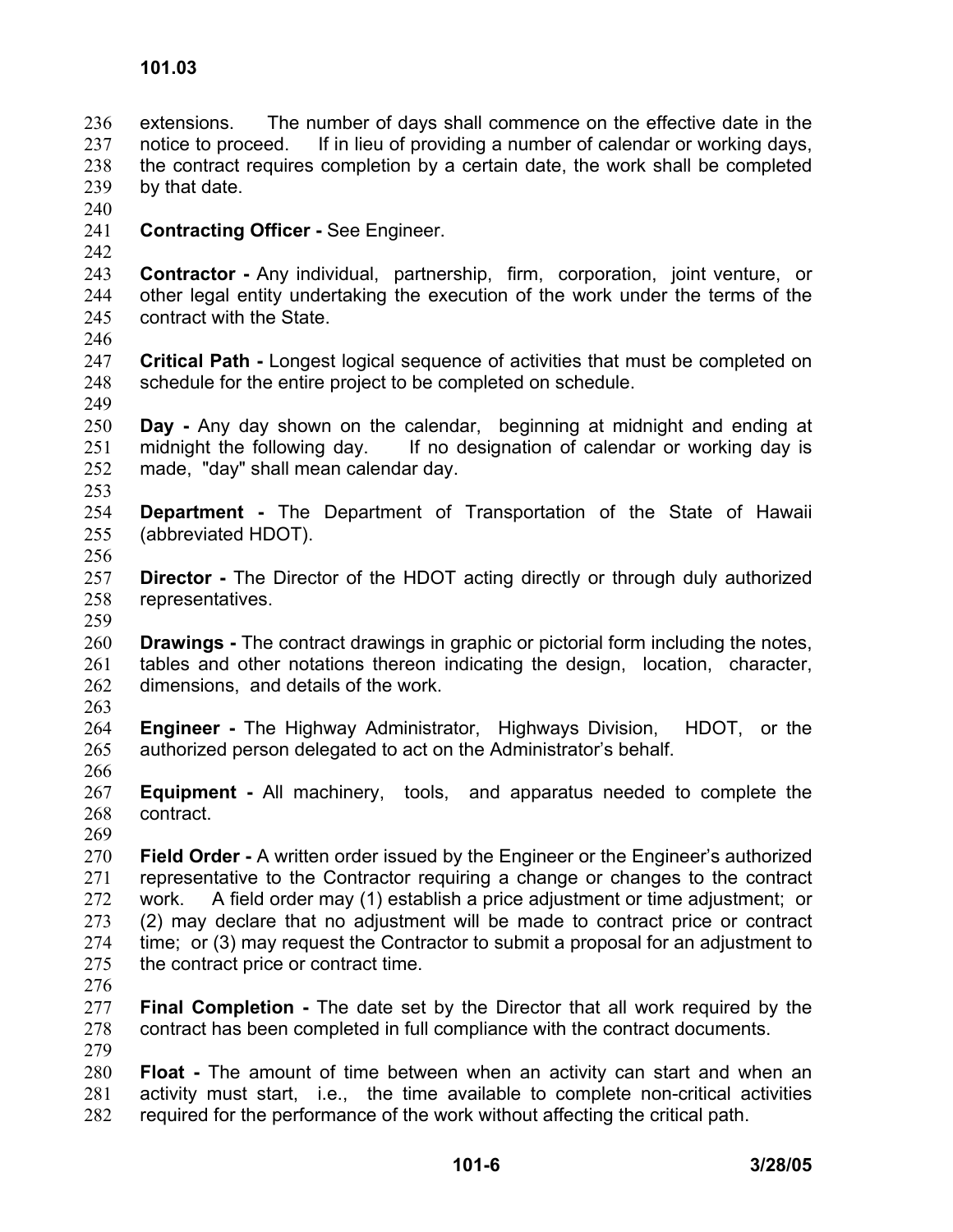283

- 284 285 **Guarantee -** Legally enforceable assurance of the duration of satisfactory performance of quality of a product or work.
- 286

287 288 **Hawaii Administrative Rules -** Rules adopted by the State in accordance with Chapter 91 of the Hawaii Revised Statures.

289

290 291 292 **Highway (Street, Road, or Roadway) -** A public way within a right-of-way designed, intended, and set aside for use by vehicles, bicyclists, or pedestrians.

- 293
- 294 295 296 297 **Highways Division -** The Highways Division of the Hawaii Department of Transportation constituted under the laws of Hawaii for the administration of highway work.
- 298 299 **Holidays -** The days of each year which are set apart and established as State holidays pursuant to HRS Chapter 8, as amended.
- 300
- 301 302 303 **Inspector -** The Engineer's authorized representative assigned to make detailed inspections of contract performance, prescribed work, and materials supplied.
- 304 305 **Laboratory -** The testing laboratory of the Highways Division or other testing laboratories that may be designated by the Engineer.
- 306
- 307 308 **Laws -** All Federal, State, and local laws, executive orders and regulations having the force of law.
- 309
- 310 311 **Leveling Course -** An aggregate mixture course of variable thickness used to restore horizontal and vertical uniformity to existing pavements or shoulders.
- 312

313 314 315 316 **Liquidated Damages -** The amount prescribed in Subsection 108.08 - Liquidated Damages for Failure to Complete the Work or Portions of the Work on Time, to be paid to the State or to be deducted from any payments payable to or, which may become payable to the Contractor.

- 317
- 318 319 **Lump Sum (LS) -** When used as a payment method means complete payment for the item of work described in the contract documents.
- 320

321 322 **Material -** Any natural or manmade substance or item specified in the contract to be incorporated in the work.

323

324 325 326 327 **Notice to Bidders** - The advertisement for proposals for all work or materials on which bids are required. Such advertisement will indicate the location of the work to be done or the character of the material to be furnished and the time and place for the opening of proposals.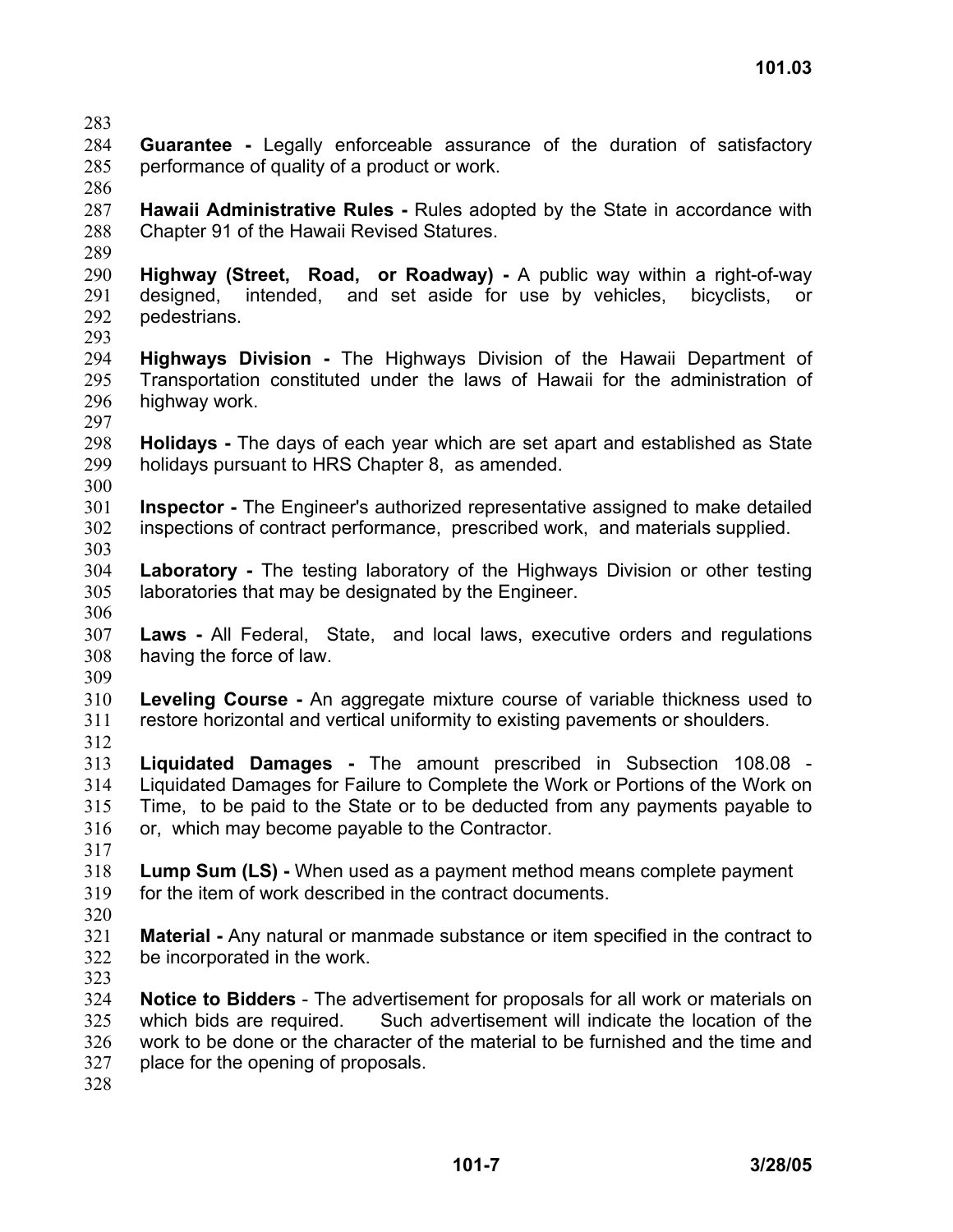**Notice to Proceed -** Written notice from the Engineer to the Contractor identifying the date on which work is to begin. This date shall also be the beginning of contract time. 329 330 331

332

333 334 **Pavement -** The uppermost layer of material placed on the traveled way or shoulders or both. Pavement and surfacing may be interchangeable.

335

336 337 338 **Pavement Structure -** The combination of subbase, base, pavement, surfacing or other specified layer of a roadway constructed on a subgrade to support the traffic load.

339

340 341 342 343 **Payment Bond -** The security executed by the Contractor and surety or sureties furnished to the Department to guarantee payment by the Contractor to laborers, material suppliers and subcontractors in accordance with the terms of the contract.

- 344
- 345 **Plans -** See Drawings.

346

349

- 347 348 **Profile Grade -** The elevation or gradient of a vertical plane intersecting the top surface of the proposed pavement.
- 350 351 **Project Acceptance Date -** The calendar day on which the Engineer accepts the project as completed. See Final Completion.
- 353 354 355 **Project Guarantee -** A guarantee issued by the Contractor to the State. See Guarantee.
- 356 357 358 **Proposal (Bid) -** The executed document submitted by an Offeror in response to a solicitation request, to perform the work required by the proposed contract documents, for the price quoted and within the time allotted.
- 359
- 360 **Public Traffic -** Vehicular or pedestrian movement on a public way.
- 361 362 363 364 **Punchlist -** A list compiled by the Engineer specifying work yet to be completed or corrected by the Contractor in order to substantially complete or finally complete the contract.
- 365
- 366 367 **Questionnaire -** The specified forms on which the bidder shall furnish required information as to its ability to perform and finance the work.
- 368
- 369 370 371 372 373 **Request for Change Proposal -** A written notice from the Engineer to the Contractor requesting that the Contractor provide a price and/or time proposal for contemplated changes preparatory to the issuance of a field order or change order.
- 374 375 **Right-of-Way -** Land, property, or property interests acquired by a government agency for, or devoted to transportation purposes.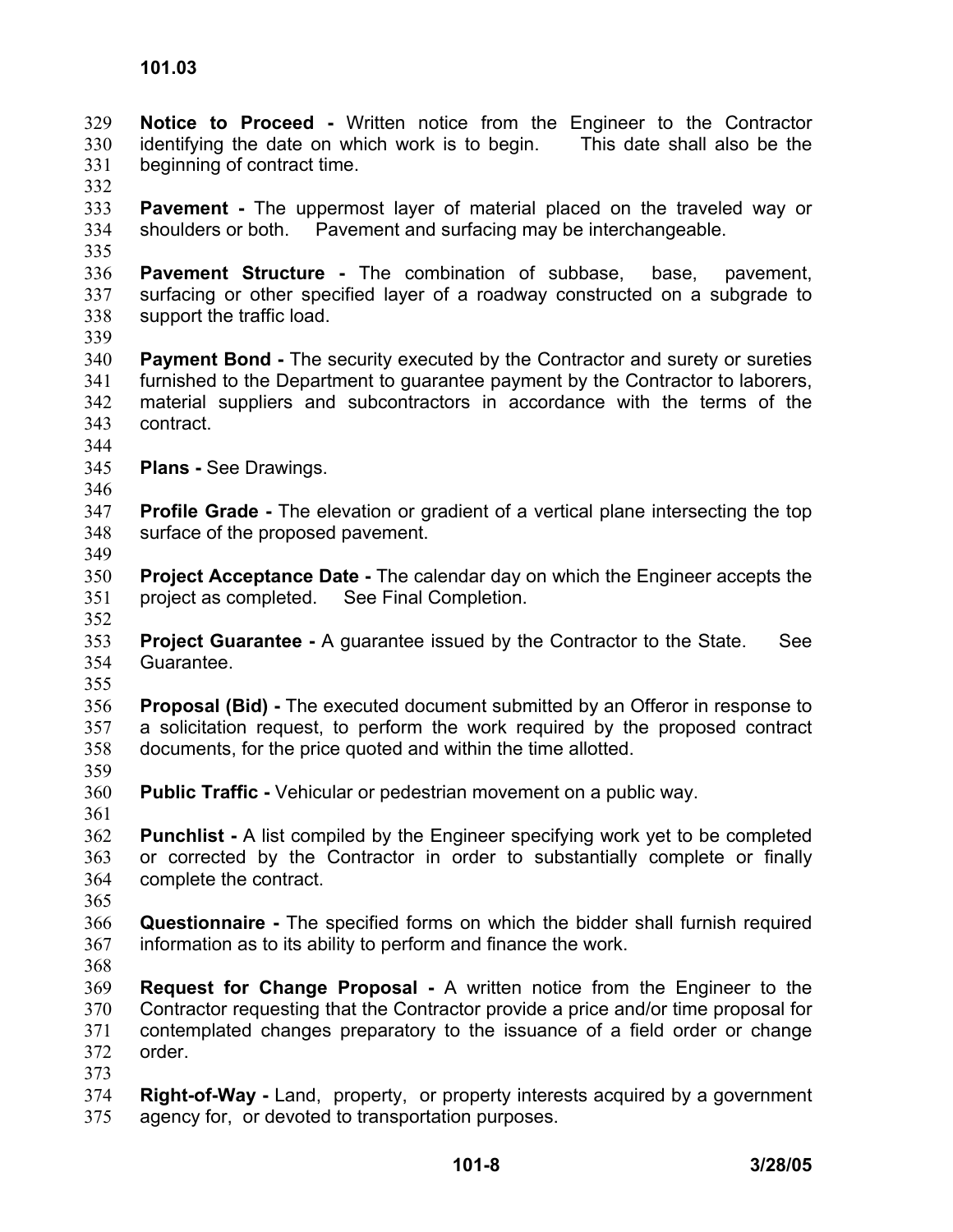- 376
- 377 378 **Road –** See Highway.

379 380 **Roadbed -** The graded portion of a highway within top and side slopes, prepared as a foundation for the pavement structure and shoulders.

381 382 383 384 **Roadside -** The area between the outside edges of the shoulders and the rightof-way boundaries. Unpaved median areas between inside shoulders of divided highways and infield areas of interchanges are included.

- 385
- 386 **Roadway –** See Highway.

387

388 389 390 **Saturated, Surface-Dry -** Condition of an aggregate particle or other porous solid when the permeable voids are filled with water, but there is no water on the exposed surface.

391

392 393 394 **Section and Subsection -** Section or subsection shall be understood to refer to these specifications unless otherwise specified.

395 396 397 398 **Shop Drawings -** All drawings, diagrams**,** illustrations, schedules and other data or information which are specifically prepared or assembled by or for the Contractor and submitted by the Contractor to illustrate some portion of the work.

399 400 401 **Shoulder -** The portion of the roadway next to the traveled way for: accommodation of stopped vehicles, placement of underground facilities, emergency use, and lateral support of base and surface courses.

402

403 404 **Sidewalk -** That portion of the roadway primarily constructed for use by pedestrians.

405 406 407 408 409 **Solicitation -** An invitation to bid or request for proposals or any other document issued by the Department to solicit bids or offers to perform a contract. The solicitation may indicate the time and place to receive the bids or offers and the location, nature and character of the work, construction or materials to be

410 411 provided.

- 412 413 **Specifications -** Compilation of provisions and requirements to perform prescribed work.
- 414
- 415 416

417

**(A) Standard Specifications.** Specifications by the State intended for general application and repetitive use.

- 418 419 **(B) Special Provisions.** Revisions and additions to the standard specifications applicable to an individual project.
- 420
- 421 422 **Standard Plans -** Drawings provided by the State for specific items of work approved for repetitive use.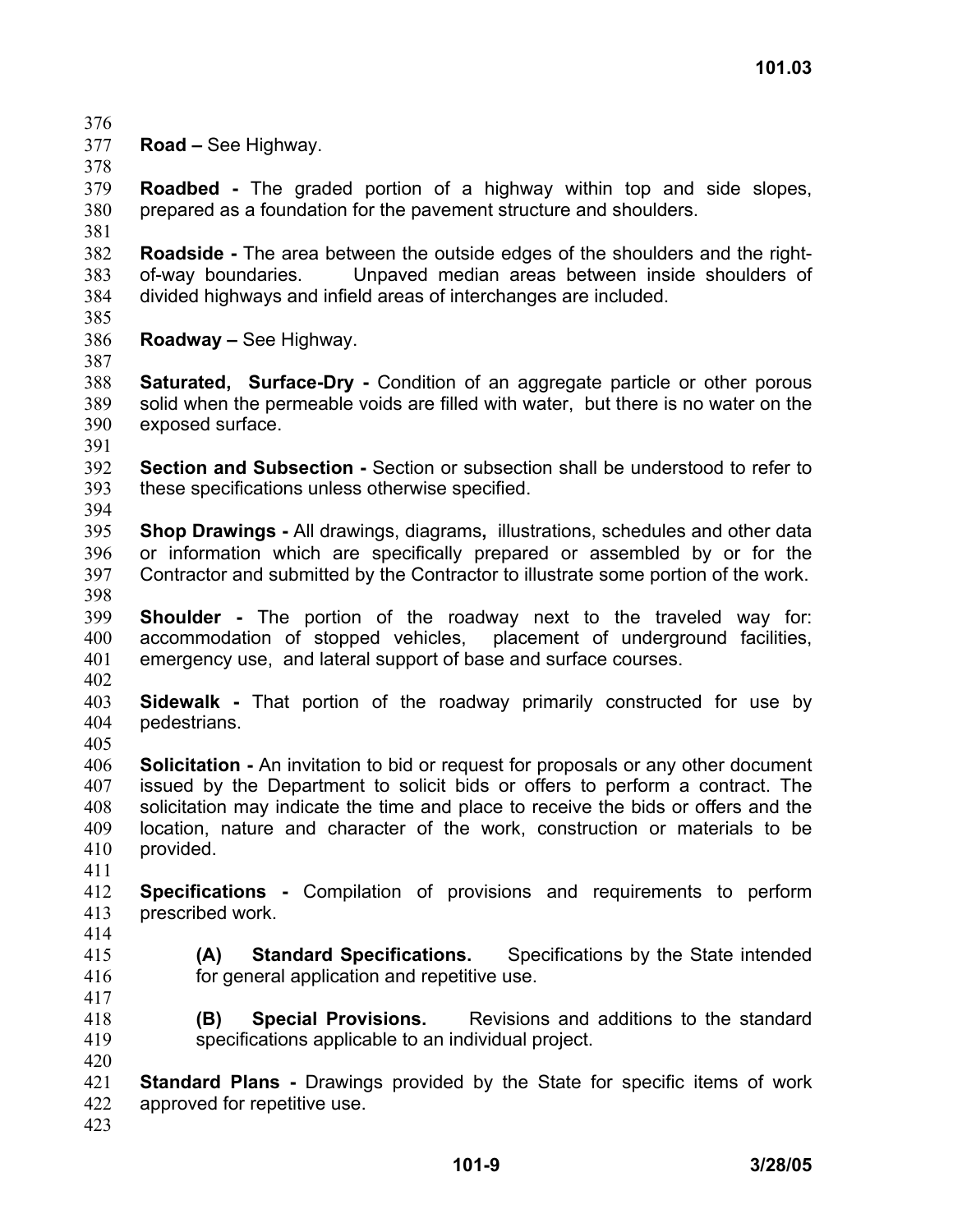**State -** The State of Hawaii, its Departments and agencies, acting through its authorized representative(s). 424 425

426

427 428 429 430 431 **State Waters –** All waters, fresh, brackish, or salt, around and within the State, including but not limited to, coastal waters, streams, rivers, drainage ditches, ponds, reservoirs, canals, ground waters, and lakes; provided that drainage ditches, ponds, and reservoirs required as a part of a water pollution control system are excluded.

432

433 **Street –** See Highway.

434

435 436 437 438 **Structures** - Bridges, culverts, catch basins, drop inlets, retaining walls, cribbing, manholes, endwalls, buildings, sewers, service pipes, underdrains, foundation drains, and other such features that may be encountered in the work.

- 439 440 **Subbase -** A layer of specified material of specified thickness between the subgrade and a base.
- 442 443 444 **Subcontract -** Any written agreement between the Contractor and its subcontractors which contains the conditions under which the subcontractor is to perform a portion of the work for the Contractor.
- 445

441

- 446 447 448 **Subcontractor** - An individual, partnership, firm, corporation, or joint venture or other legal entity, as covered in HRS Chapter 444, which enters into an agreement with the Contractor to perform a portion of the work**.**
- 449
- 450 451 **Subgrade -** The top surface of completed earthwork on which subbase, base, surfacing, pavement, or a course of other material is to be placed.
- 452
- 453 454 455 **Substantial Completion -** The status of the project when the Contractor has completed the work, except for plant establishment, and each of the following requirements are met:
- 456 457
- **(1)** All utilities and services are connected and working,
- 458 459 460

464

- **(2)** All equipment is in acceptable working condition,
- 461 462 463 **(3)** Additional activity by the Contractor to correct punchlist items will not prevent or disrupt use of the work or the facility in which the work is located, and
- 465 466 **(4)** The building, structure, improvement or facility can be used for its intended purpose.
- 468 469 470 471 For bridge and highway work, in addition to the above requirements, substantial completion is the point at which all bridge deck, parapet, pavement structure, shoulder, drainage, traffic signal, guardrail, safety appurtenance, traffic barrier, lighting, and required signs and markings work are complete.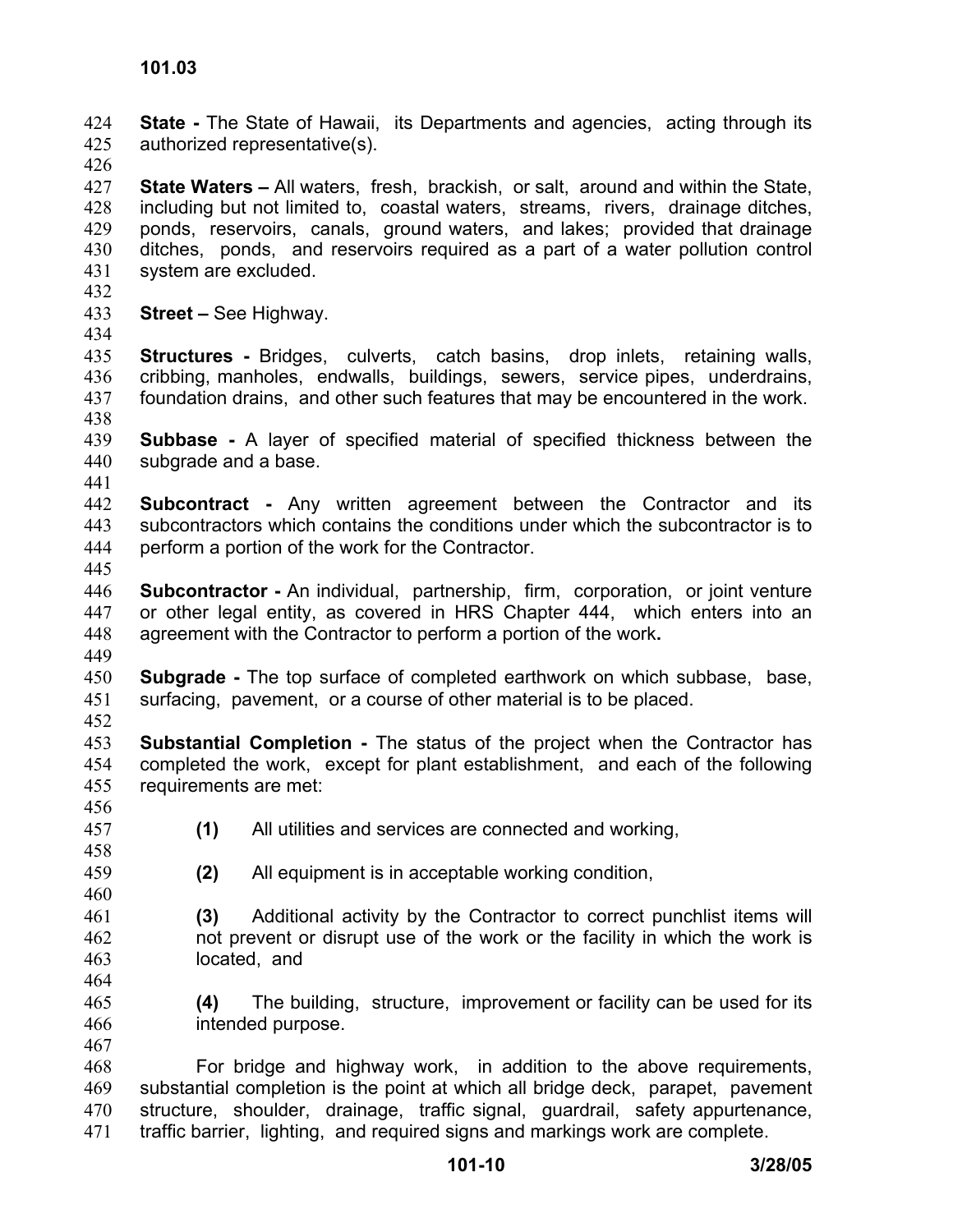- 472
- 473 474 **Superintendent -** The employee of the Contractor who is responsible for all the work and is a Contractor's agent for communications to and from the State.
- 475

476 477 478 479 **Surety -** The qualified individual, firm or corporation other than the Contractor, which executes a bond with and for the Contractor to insure its acceptable performance of the contract.

- 480 481 **Surfacing** - The uppermost layer of material placed on the traveled way or shoulders. This term is used interchangeably with pavement.
- 482
- 483 484 485 **Traveled Way** - The portion of the roadway for the movement of vehicles, exclusive of shoulders.

486 487 488 **Unsuitable Material** - Materials that contain organic matter, muck, humus, peat, sticks, debris, chemicals, toxic matter, or other deleterious materials not suitable for use in earthwork.

- 489
- 490 491 492 **Utility** - A line, facility, or system for producing, transmitting, or distributing communications, power, electricity, heat, gas, oil, water, steam, waste, or storm water.
- 493

494 495 496 **Utility Owner -** The entity, whether private or owned by a State, Federal, or County governmental body, that has the power and responsibility to grant approval for, or undertake construction work involving a particular utility.

497

498 499 500 501 **Water Pollutant -** Dredged spoil, solid refuse, incinerator residue, sewage, garbage, sewage sludge, munitions, chemical waste, biological materials, radioactive materials, heat, wrecked or discarded equipment, rock, sand, soil, sediment, cellar dirt and industrial, municipal, and agricultural waste.

502

503 504 505 506 507 508 509 510 511 512 513 514 **Water Pollution - (1)** Such contamination or other alteration of the physical, chemical, or biological properties of any state waters, including change in temperature, taste, color, turbidity, or odor of the waters, or **(2)** Such discharge of any liquid, gaseous, solid, radioactive, or other substances into any state waters, as will or is likely to create a nuisance or render such waters unreasonably harmful, detrimental, or injurious to public health, safety, or welfare, including harm, detriment, or injury to public water supplies, fish and aquatic life and wildlife, recreational purposes and agricultural and industrial research and scientific uses of such waters or as will or is likely to violate any water quality standards, effluent standards, treatment and pretreatment standards, or standards of performance for new sources adopted by the Department of Health.

515

516 517 518 **Work -** The furnishing of all labor, material, equipment, and other incidentals necessary or convenient for the successful execution of all the duties and obligations imposed by the contract.